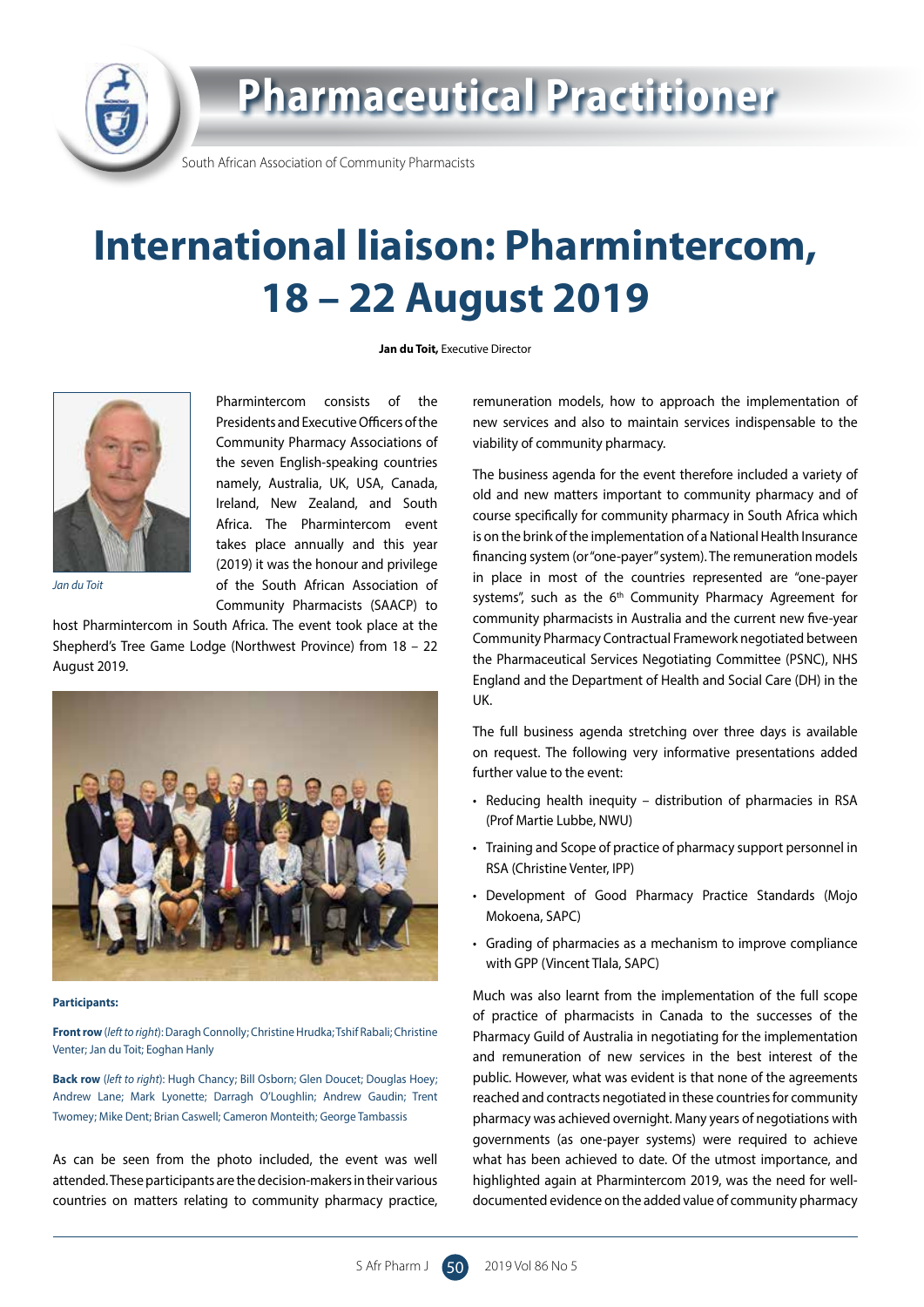to healthcare delivery. In most cases such evidence was a result of initiatives and resources invested by the Community Pharmacy Associations in the future of their members.

The same would apply to how these countries dealt with the challenges such as the misuse/abuse of codeine containing products, and/or sale of substances with abuse/misuse potential. It was emphasised that improved control would only be achieved with real-time monitoring of the use of these substances. Without such monitoring, it would not be possible to implement workable mechanisms and measure improvements. We must take note and learn from their experiences and the information gathered will be used during discussions regarding the way forward with this challenge in South Africa.

We also learnt that a Fee For Service was the most preferred method for remuneration of community pharmacy in most of these countries. A "hybrid" system involving capitation is under investigation in New Zealand. We were warned/advised to tread carefully with a capitation model for the remuneration of community pharmacy in South Africa as part of NHI as it could result in the closure of many smaller (independently) owned community pharmacies.

Amongst the emerging pharmacy practice matters discussed were the following:

- Is community pharmacy more than just dispensing
- Negotiating for remuneration of (new) services lessons learnt
- Electronic data capture systems/developments applicable to community pharmacy
- Promoting community pharmacy services to the public and payers

Of course, it was not all "work and no play" and our overseas guests were treated to the best that the Pilanesberg Game Reserve could offer. This contributed tremendously to a very successful Pharmintercom 2019 event.

The next Pharmintercom event will be held in Killarney, Ireland, in 2020.

Some of the comments received after the event, summarised as follows:

#### Jan, Tshif and Christine

It was a trip of a lifetime.

Many thanks to you all.

# *Trent Twomey Vice President: Pharmacy Guild of Australia*

Such hospitality and a great introduction to PharmIntercom. You have set the bar high. A sincere thank you.

*Eoghan Hanly Vice President: Irish Pharmacy Union IRELAND*

#### Thanks Jan

Congratulations to you and your team for such a great conference and great meetings with the rest of all of you. Truly a once in a lifetime experience!!!

Great to meet all of you.

I also spent a few extra days and enjoyed my time immensely.

Cheers and thanks again.

#### *Christine Hrudka Chair: Canadian Pharmacists Association CANADA*

Thanks Jan and particularly thanks to Christine and Confidence with Tshif's backing to make it a truly memorable experience for my first Pharmintercom (Lynn enjoyed the partner activity program as well!).

We also enjoyed 4 nights in Joburg post conference which was a humbling experience, you have a wonderful country!

Cheers and Kind Regards

## *Andrew Lane Vice Chair: National Pharmacy Association UNITED KINGDOM*

Hey Jan:

I echo Christine's comments and those from all others. Great job by the South African Team—it was a fantastic meeting. Thank you for taking such good care of us.

Look forward to seeing everyone next year.

Cheers

#### *Glen Doucet Chief Executive Officer: Canadian Pharmacists Association*

#### Jan,

Thanks to you, Tshif, Christine, and Confidence for hosting such an amazing and hospitable event. I know our contingency is taking back many interesting ideas and thoughts that we can apply in our country and, of course, the sights and sounds from our visit to South Africa will be remembered (and memorialized on social media!) forever.

Best to all and look forward to paths crossing again soon.

# *Doug Hoey*

# *CEO: National Community Pharmacists Association USA*

Hi Jan

Thanks so much for being a great host .